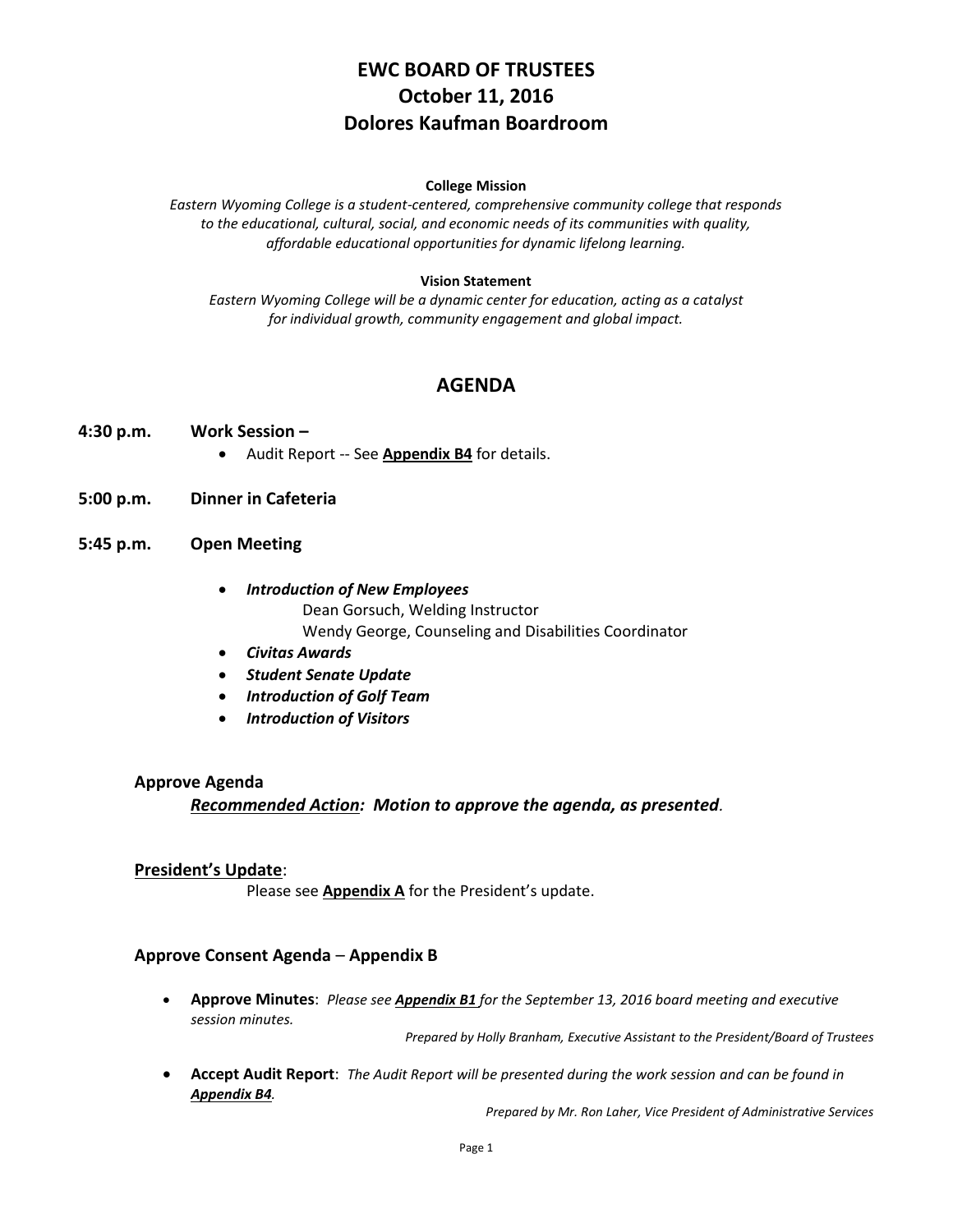**Ratify Appointment of Linda Day to the Position of Families Becoming Independent (FBI) Coordinator**: *The Board was polled on September 20th regarding the appointment of Linda Day for the position of FBI Coordinator. As you will recall, polling the Board was necessary since a CDL class is scheduled for October 17th less than a week following the October 11th board meeting. Ms. Day holds a master's degree, has many years of higher education experience, has experience and relationships in EWC's service area, and was a former federal grant manager. Six out of seven board members were reached and all voted in favor of the appointment.* 

*Prepared by Holly Branham, Executive Assistant to the President/Board of Trustees*

*Trustees, please feel free to contact Dr. Patterson prior to the board meeting regarding any questions concerning the consent agenda.*

### *Recommended Action: Motion to approve the consent agenda, as presented.*

# **Action Items**

### **Approve Financial Report**

Please see **Appendix C** for the written financial report. *Prepared by Mr. Ron Laher, Vice President for Administrative Services*

### *Recommended Action: Motion to approve the financial report, as presented.*

### **Approve on First Reading Revisions to Board Policy 1.0 College Mission & Strategic Directions**

Last October, the Board of Trustees approved new strategic directions. The revisions to this policy include moving the strategic directions to an Administrative Rule and adding the Vision Statement to the Policy. We request the Board approve these revisions on first reading. Please see **Appendix D** for a copy of the policy.

*Prepared by Holly Branham, Executive Assistant to the President/Board of Trustees*

# *Recommended Action: Motion to approve on first reading the revisions to Board Policy 1.0 College Mission & Strategic Directions and associated administrative rule, as presented.*

### **Approve Requesting Foundation Assistance with Fundraising for the Agriculture Building**

With approval of the EDA grant, it is time to officially request the Foundation begin a fundraising campaign for the agriculture building.

*Prepared by Dr. Richard Patterson, President*

# *Recommended Action: Motion to approve requesting Foundation assistance with fundraising for the agriculture building, as presented.*

# **INFORMATION ITEMS**

### **Student Services Update**:

Please see **Appendix E** for the Student Services update.

*Prepared by Dr. Rex Cogdill, Vice President for Student Services*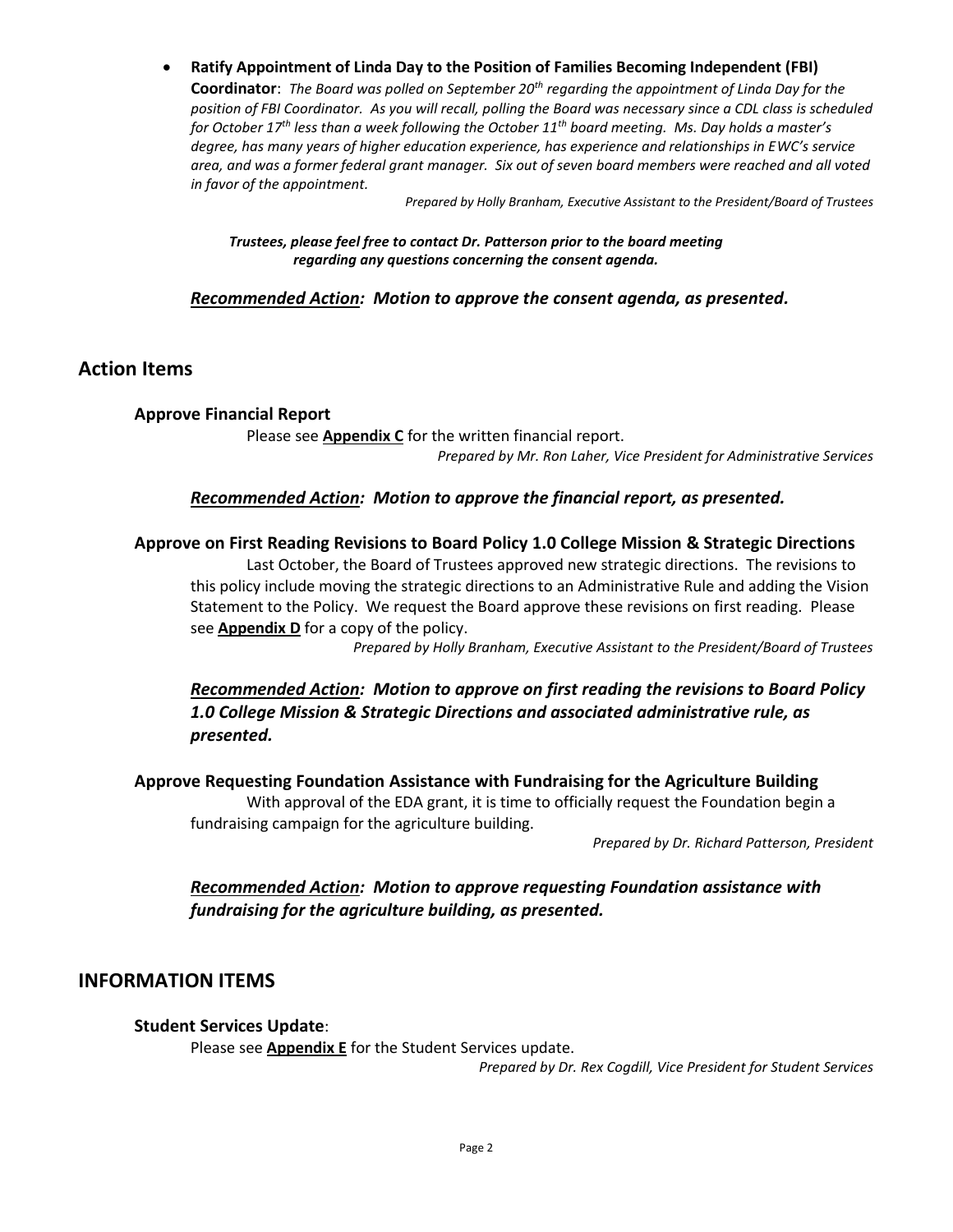### **Academic Services Update**:

Please see **Appendix F** for the Academic Services update.

*Prepared by Dr. Michelle Landa, Vice President for Academic Services*

#### **Construction Projects Update**:

Please see **Appendix G** for a list of projects.

*Prepared by Mr. Ron Laher, Vice President for Administrative Services and Mr. Keith Jarvis, Director of Physical Plant*

#### **Faculty Senate Update**:

The Faculty Senate is very excited to announce that Dr. Peggy Knittel will be featured as this month's Faculty Focus recipient. The write-up will be highlighted in local newspapers, on EWC social media pages, in the alumni newsletter, and around campus. We are eager to get this project underway and look forward to seeing it evolve and develop as the year goes on. We would like to thank Dr. Knittel for her willingness to engage in the interview process and appreciate her time and commitment to EWC and her students.

The Faculty Senate will continue to explore options for expanding sophomore course offerings, a course cancellation schedule, and address issues related to developmental education.

*Prepared by Ms. Kate Steinbock, Faculty Senate President*

#### **Institutional Development Update**:

The Board will be updated on the results of the Foundation audit and the new members joining the Foundation.

*Prepared by Mr. John Hansen, Director of Institutional Development*

#### **Staff Alliance Update**:

The Staff Alliance would like to highlight the Financial Aid department this month as part of our Staff Spotlight series. The Financial Aid department includes Susan Stephenson, Terri Hauf, Kelcie Hamilton, and Holly West. These four ladies have 50 years of experience between them working with financial aid and assisting students achieve their educational goals. More than 90% of first-time freshmen work with these ladies in order to receive their aid, whether it be scholarships, loans, or grants. Financial Aid has taken on additional tasks with working with our veterans to assist them in applying for and utilizing their benefits. With the majority of their daily tasks revolving around processing applications, ensuring eligibility and disbursing funds, the financial aid ladies are responsible for ensuring the college is in compliance with federal, state, Foundation, and institutional rules and regulations. This task has additionally extended to veteran affairs. In addition to their countless contact hours with students, the department focuses on promoting financial literacy and educating students in budgeting and keeping loan debt low. In April for Financial Literacy Month, the department plans activities and distributes information to the college student body. One week in April is also Student Employee Appreciation Week, when Financial Aid works with the work study supervisors to provide tokens of appreciation to our student employees. The department will celebrate Financial Aid Appreciation Day [on October](x-apple-data-detectors://1/) [19](x-apple-data-detectors://1/) with financial aid quizzes and a chance for students to win a \$250 scholarship. Furthermore, the department is extremely active in the state and region by serving in various leadership positions, hosting conferences, FASFA nights, and a plethora of events throughout the year. They are constantly having to seek further education because of the ever-changing regulations and mandates with all the different types of financial aid.

Staff Alliance will begin their Faculty and Staff Fitness Challenge [on October 24](x-apple-data-detectors://2/)<sup>[th](x-apple-data-detectors://2/)</sup>[.](x-apple-data-detectors://2/) Further information will be sent out to the employees within the coming weeks.

*Prepared by Ms. Mai Lee Olsen, Staff Alliance President*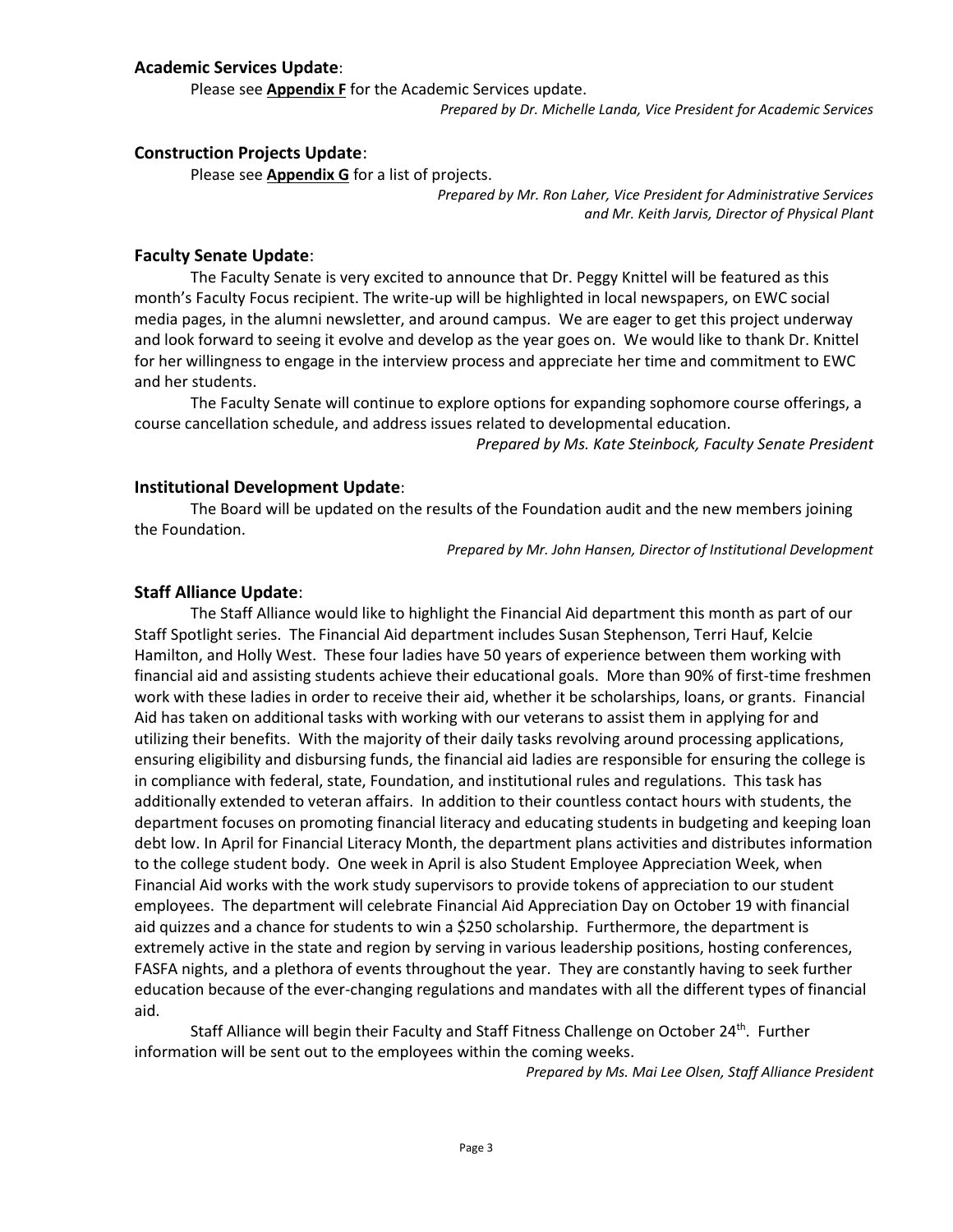# **Trustee Topics**

- Consider changing Douglas Campus name to EWC Converse County Campus.
- Selection of EWC's 2016-2017 Nominee for WACCT Trustee of the Year Award See **Appendix H** (Completed packet to Holly by December 1)

# **REMINDERS**:

October 17 & 18 -- **CTEC Beam Signing** October 19, Time to be determined – **Topping Out Ceremony** October 20-21 -- **WACCT Policy Summit** (See **Appendix I** for an agenda) November 17, 8:15 a.m. – 4:00 p.m. – **Board Training/Orientation** 

## **Executive Session – Personnel**

*Recommended Action: Motion to approve adjourning to executive session to discuss personnel.*

**Adjournment**